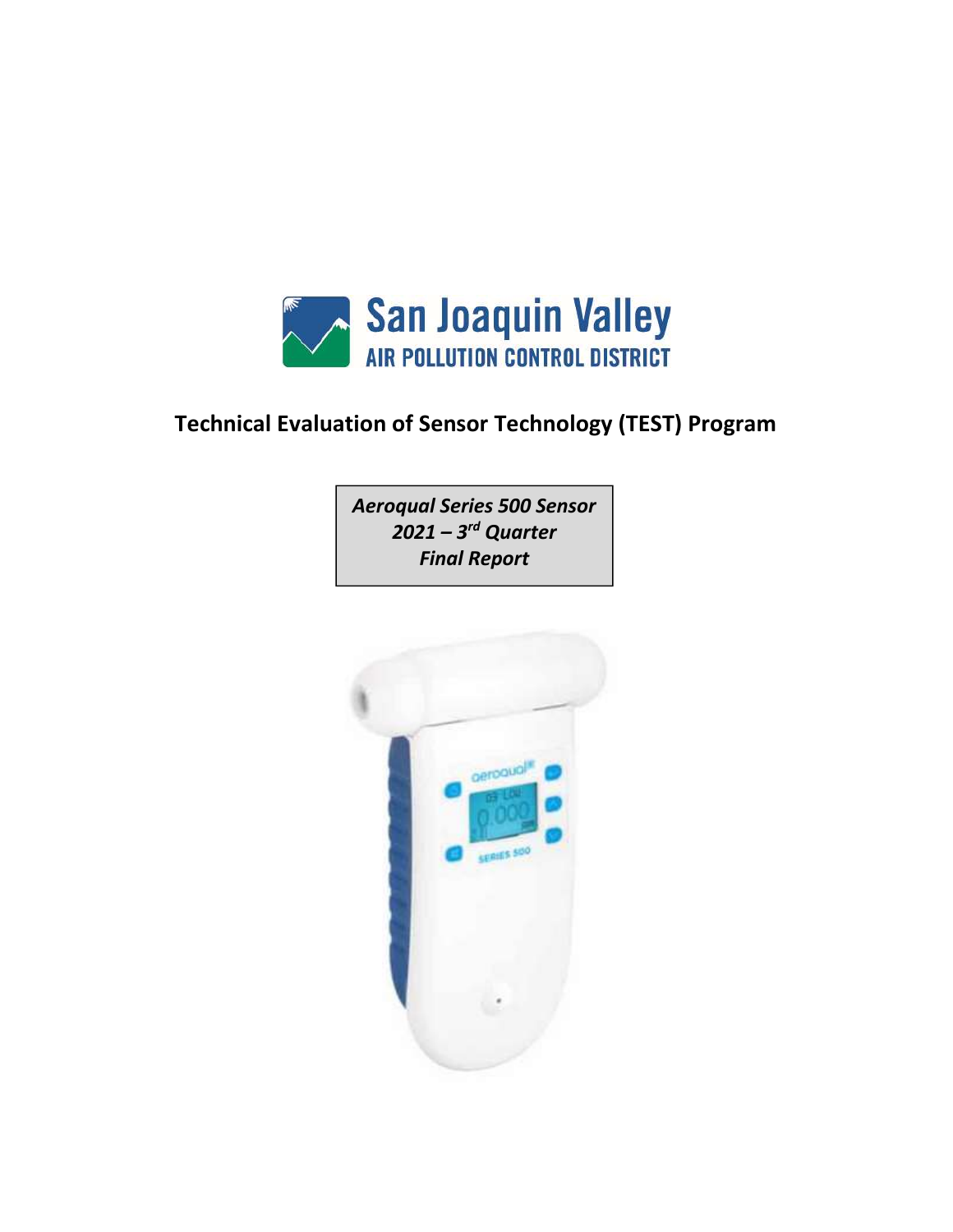#### **Introduction and Sensor Profile**

This analysis report is focused on assessing the performance of the Aeroqual sensor as part of the District's Technical Evaluation of Sensor Technology (TEST) Program. Between June and July 2019, the District installed three Aeroqual Series 500 sensors at the Clovis-Villa air monitoring site for the purpose of testing the Aeroqual sensor in the San Joaquin Valley by comparing the performance of the collocated Aeroqual sensor to the Federal Equivalent Method (FEM) ozone analyzer. The data sets analyzed for this report compare ozone data collected from the Aeroqual sensors and the Teledyne T265 FEM analyzer collocated at the regulatory air monitoring site. The scatter plots and time series graph below show how the hourly datasets compare for this period.

#### Background and Approach of Evaluation Test

In June 2019, one Aeroqual Series 500 sensor (Aeroqual1) began operating at the San Joaquin Valley Air Pollution Control District (District) Clovis air monitoring site to compare the sensor performance to the regulatory gaseous analyzer at the site. At the end of July, two more Aeroqual sensors (Aeroqual2 and Aeroqual3) began operating at the Clovis site. The data sets analyzed for this report compare O3 data collected from all three Aeroqual Series 500 sensors with the Teledyne T265 Federal Equivalent Method (FEM) monitor at the Clovis air monitoring site. The scatter plots and time series graphs below show how the datasets compare for hourly values.

### Overview of Analysis Findings from Current Period

The analysis for this report covers the time period of July 2021 through August 2021 (2021 - 3<sup>rd</sup> Quarter). The last valid data that Aeroqual recorded was on August 20, 2021 when the instrument was removed from the site. During this period, hourly data was removed from the calculation of bias and average concentrations when either the Aeroqual sensor or regulatory analyzer did not have a valid hourly sample. For the scatter plots and line graph, all available data are shown.

The 3<sup>rd</sup> quarter of 2021 was essentially dominated by high pressure systems that produced numerous days of triple digit temperatures, and poor dispersion across the Valley. Monsoonal moisture also streamed into California and produced thunderstorms that caused wildfires to erupt in the northern California and Sierra Nevada mountains. Wind flow patterns and strong temperature inversions associated with the high pressure systems exacerbated smoke impacts in the Valley. There were brief periods of cooling and improved dispersion conditions that infiltrated the Valley when low pressure systems moved through the Pacific Northwest during August.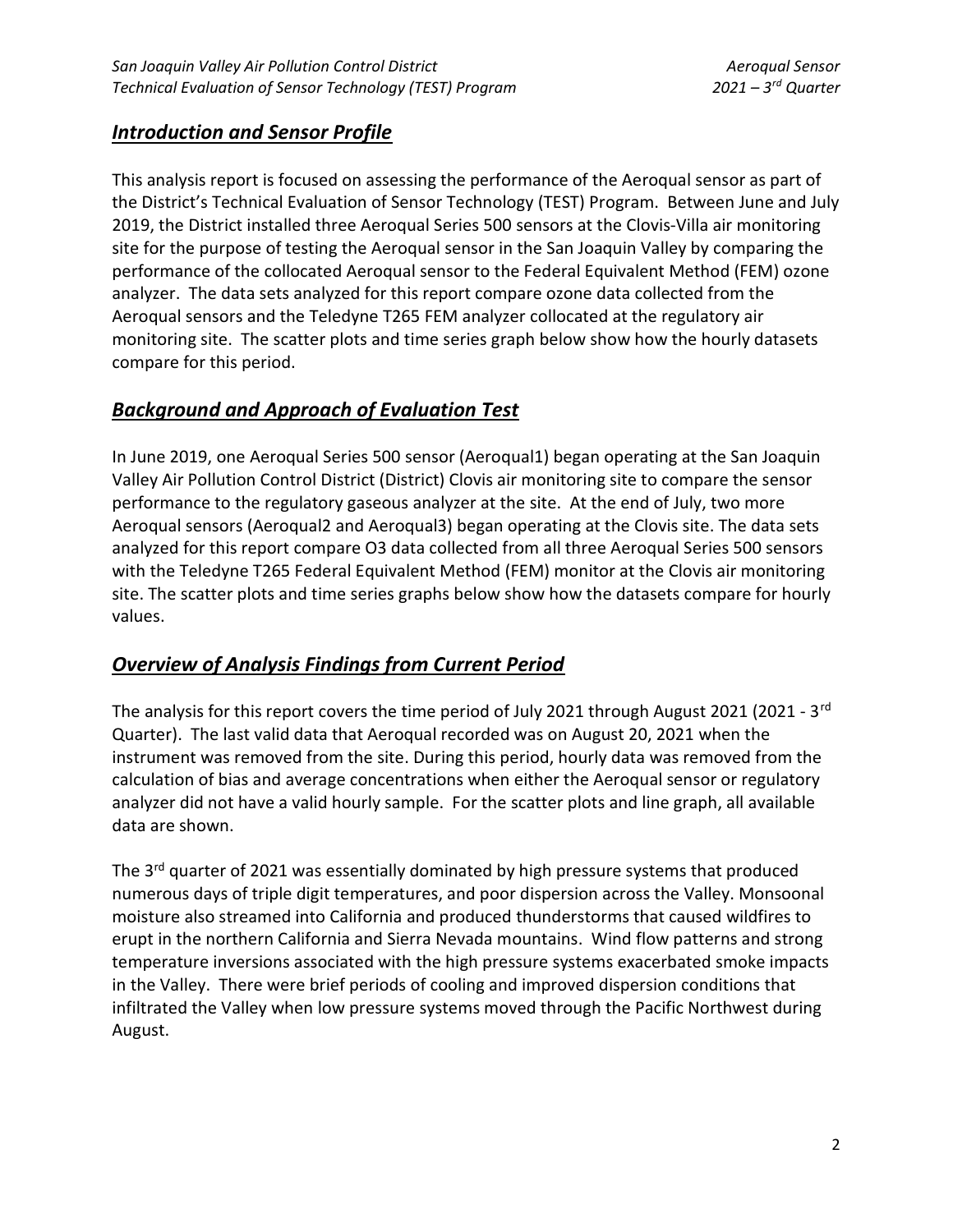#### Sensor Specific Analysis of Aeroqual Sensor Performance

#### Aeroqual3

For the hourly ozone value, the Aeroqual sensor had a 43.1 ppb low bias and the max daily ozone had a 59.6 ppb low bias during the  $3<sup>rd</sup>$  quarter 2021 period. Due to the instrument beginning to malfunction, the Aeroqual3 had intermittent data throughout the quarter, until it finally stopped working on August 20, 2021. Data used in this analysis is from July 1 through August 20, 2021.



Note: Aeroqual3 data used in this analysis is from July 1 through August 20, 2021.